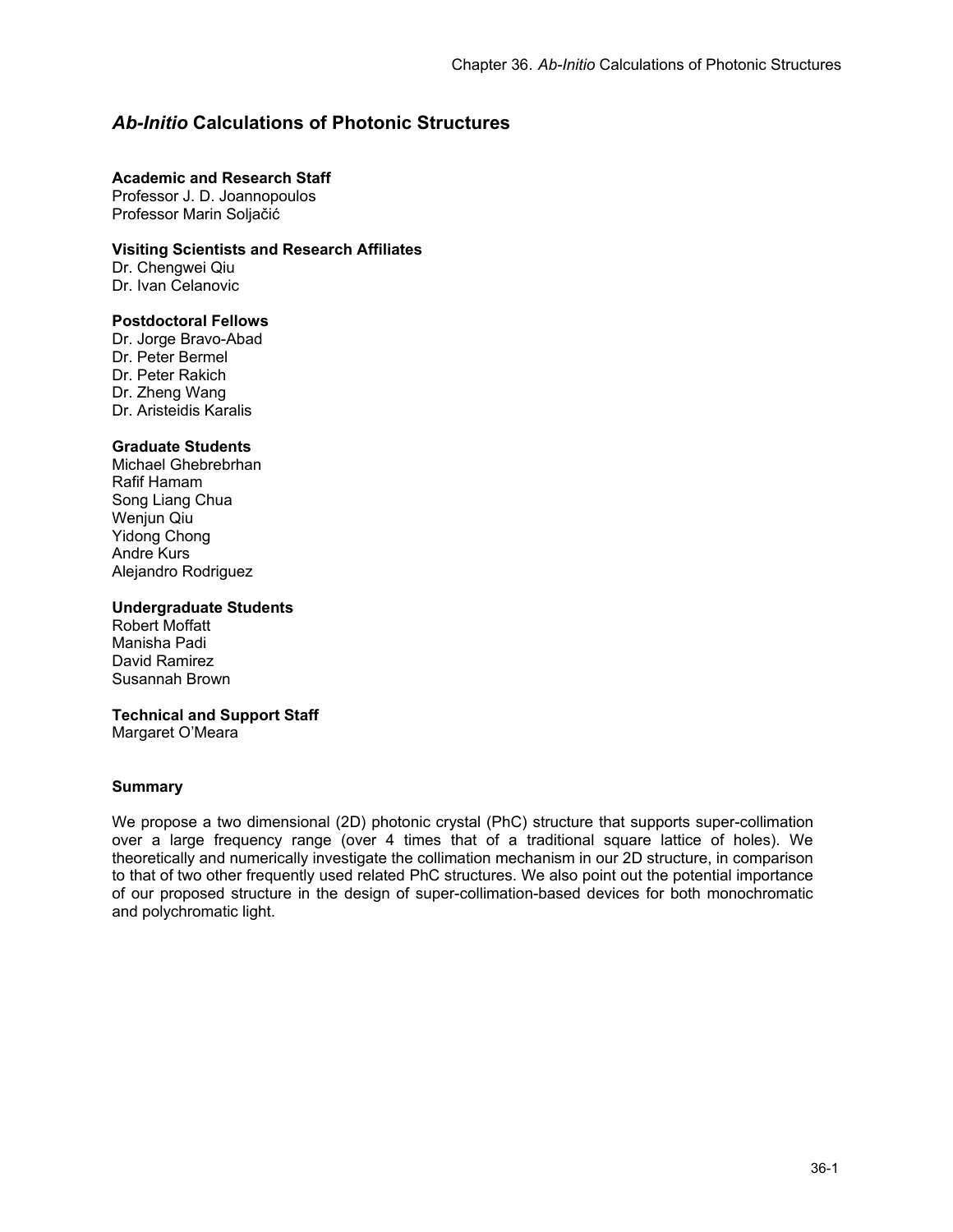# **Broadband super-collimation in a hybrid photonic crystal structure**

#### **Sponsors**

National Science Foundation - DMR 0819762 Institute for Soldier Nanotechnologies - W911NF-07-D-0004 Department of Energy - DE-FG02-99ER45778.

#### **Project Staff**  Rafif E. Hamam

Mihai Ibanescu Steven G. Johnson J. D. Joannopoulos M. Soljačić

## **1. Introduction**

The ability of photonic crystals (PhCs) to "mold the flow of light"<sup>1</sup> has resulted in a remarkable variety of fascinating optical phenomena, such as omnidirectional reflection<sup>2-4</sup>, low loss bends<sup>5</sup>, high-Q cavities<sup>5</sup>, efficient spontaneous emission<sup>6,7</sup>, negative refraction<sup>8,9</sup>, enhancement of nonlinear effects<sup>10</sup>, ultrafast all-optical switching<sup>11</sup>, and thermal emission design<sup>12</sup>. Super-collimation, or diffractionless light propagation, represents an additional important property made possible by the powerful versatility of PhCs. It was first described by Kosaka et.  $a^{13}$ , and subsequently by several other groups<sup>14-19</sup>. In all these demonstrations of super-collimation, the nondiffractive propagation is achieved by having a flat constant-frequency contour (CFC) in the dispersion relation of the PhC. When a beam, having the same frequency as the flat CFC, propagates in the PhC normal to the direction of the flat CFC, the Fourier components of the beam propagate with group velocities pointing in almost the same direction, and hence the beam does not spread much. However, in all the earlier observations of super-collimation in PhCs, the flat feature is usually confined to a not very broad frequency range around the frequency of the flat CFC, thus limiting the bandwidth over which supercollimation can be observed, and making super-collimation sensitive to variations in the frequency of the propagating monochromatic beam. For example, super-collimation has been observed along the diagonal directions of a PhC consisting of a 2D square lattice of circular holes in a dielectric<sup>17</sup>, a schematic of which is shown in Fig. 1(a). The super-collimation property in such a structure manifests itself only in a narrow frequency interval, within which the CFC's curvature flips sign. This is depicted in Fig. 1(b), where we show a typical color contour plot of the first TE (electric field in the plane of periodicity) band for the structure of Fig. 1(a). The change in the sign of the CFC's curvature implies the existence of a CFC with zero curvature, thus leading to super-collimation at the frequency of that particular CFC, and in a narrow frequency range around it. This stimulates the interest to search for PhC structures that support super-collimation over a larger frequency range. The band diagram of these PhCs would consist of extended frequency ranges over which the CFCs are flat enough to substantially suppress diffraction. A hint as to how to achieve this feature can be inferred from the flatness of tight-binding bands for electrons in solids<sup>20</sup>. The fact that tight-binding bands arise from the weak overlap between atomic orbitals inspires us to consider the simple, well-known waveguide array structure depicted in Fig 1(c). We show a typical projected band diagram for the first TM (electric field perpendicular to the plane) band for such a structure in Fig. 1(d), together with a color contour plot of the first TM band in Fig.1(e). Although this structure is not commonly used for super-collimation purposes, its CFCs (in a given band) get flatter as the frequency increases. However, the curvature of these contours doesn't change sign, and hence it doesn't go through zero, which would be a conventional criterion for super-collimation. Therefore, to obtain a PhC that supports super-collimation over an extended frequency range, we consider a hybrid PhC structure that combines features from both of the above-mentioned PhC types. Namely, we propose inserting into the waveguide array structure a square lattice of circular rods having the same refractive index as the waveguides, such that the rods are placed halfway between neighboring waveguides, with a lattice constant equal to the nearest-neighbor waveguide spacing.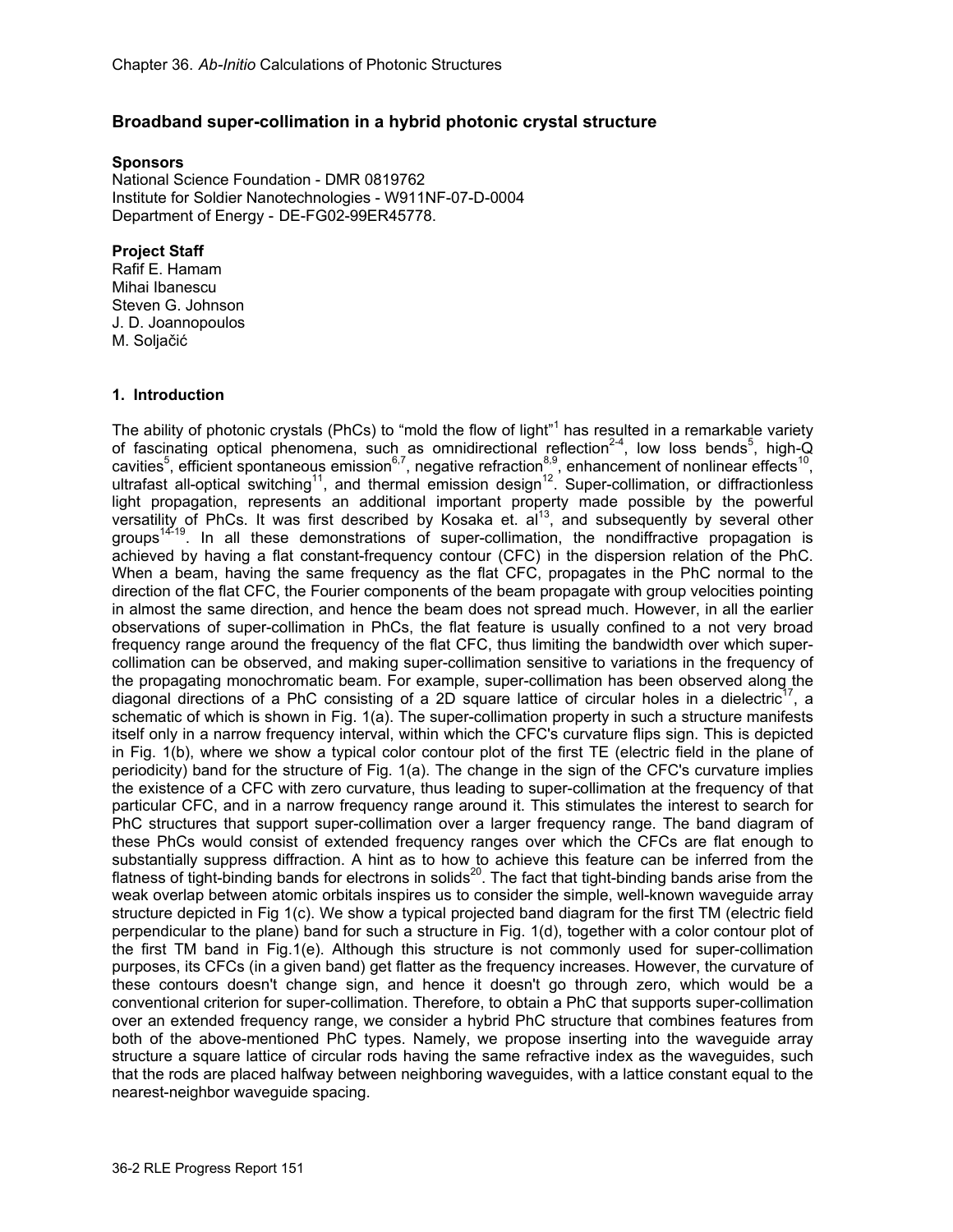

**Fig1:** Two ''often-used'' low-diffraction structures. (a) Profile of the refractive index of a 2D holes-in-dielectric structure, with the dielectric having n=3.5, and the holes having radius r=0.421a', where a' is the nearestneighbor center-to-center separation between holes (the square lattice spacing). Note that the holes form a square lattice. (b) Color contour plot of the frequency of the first TE band for the structure shown in Fig. 1(a). (c) Profile of the refractive index for a waveguide array structure, with the waveguide having refractive index n=3.5. (d) Projected band diagram of the first TM band for the waveguide array with t=0.2a. (e) Color contour plot of the frequency of the first TM band for the waveguide array with t=0.2a.

A schematic of this 2D hybrid structure is shown in Fig. 2(a). In this manuscript, we investigate the phenomenon of super-collimation in this 2D hybrid PhC structure<sup>21-22</sup>, and show how it simultaneously inherits useful properties from both of the structures in Fig. 1(a) and Fig. 1(c): the sign flip of the CFCs' concavity (due to the discrete translational symmetry) from the 2D holes-in-dielectric structure, and the extended frequency range (over 4 times the frequency range of a traditional square lattice of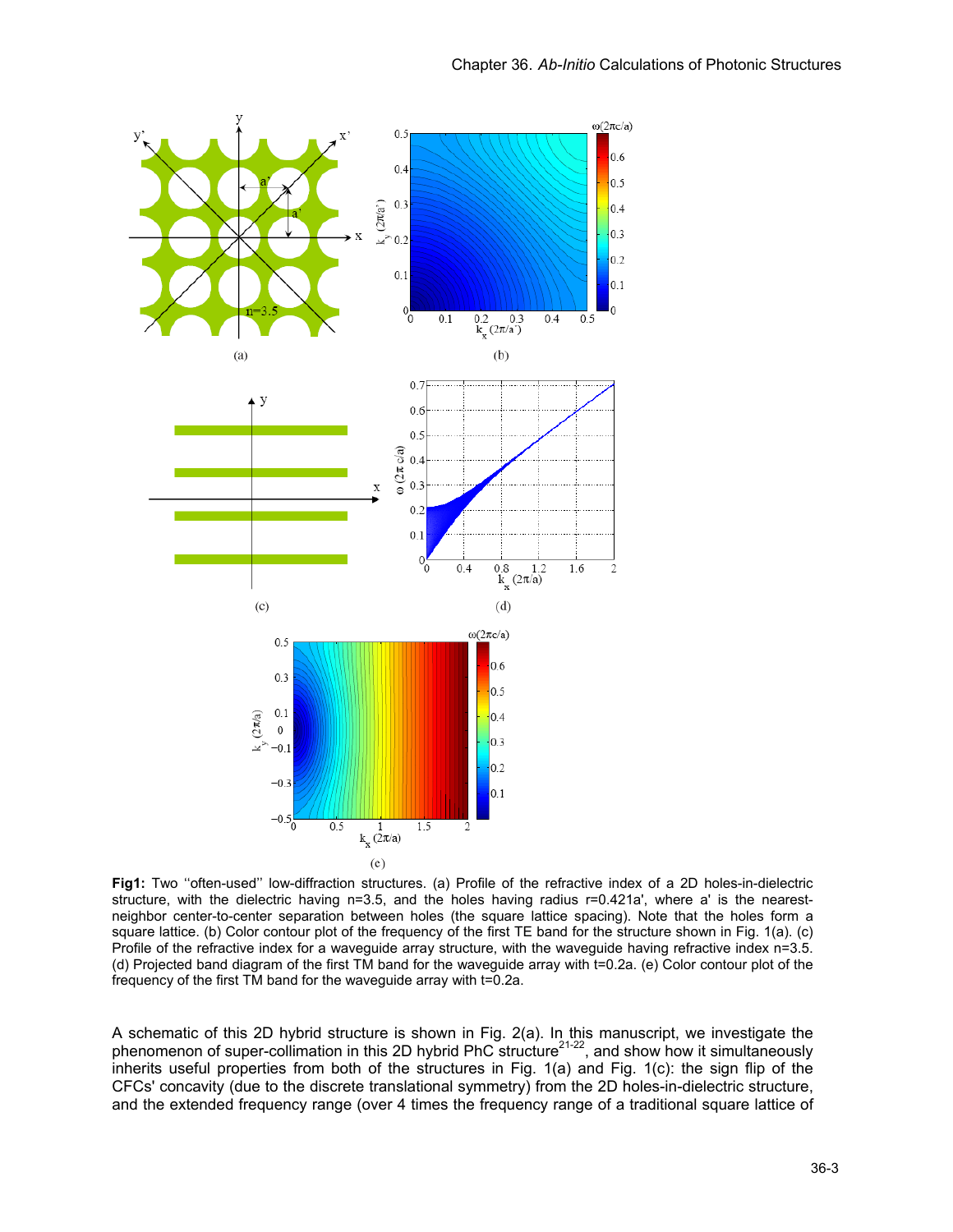holes) of the flat CFCs (due to the weakly coupled waveguides), from the waveguide array structure. More specifically, in our proposed 2D PhC structure, the photonic modes of higher-order-bands have their energy mostly concentrated in the waveguides, and neighboring waveguides couple weakly, thus giving rise to tight-binding-like flat bands. So, one might be tempted to think that the rods don't play any role, and consequently that the performance of our proposed 2D structure is not very promising, given the known fact that, in linear waveguide arrays, a beam initially localized in one of the waveguides is observed to hop quickly to the other waveguides in what is known as discrete diffraction<sup>23</sup>. However, as we will see later in this letter, the rods play an important role; in fact, by breaking the continuous translational symmetry along the waveguides' direction, the rods place our proposed structure at an advantage over the waveguide array, since they enable the existence of a CFC with zero concavity. On a separate note, considerations concerning the coupling of light into and out of our proposed structure are very similar to those in PhC structures previously used for supercollimation, such as the holes-in-dielectric structure studied in ref.17.

#### **2. Super-collimation mechanism in our proposed structure**

We begin the study of super-collimation in our proposed structure by considering the fourth transverse magnetic (TM) band. Our choice to operate in the fourth TM band is based on the fact that it is the lowest band having flat contours over its entire frequency range. Because of time-reversal symmetry, the dispersion relation is an even function of  $k<sub>v</sub>$ , the y-component of the Bloch wavevector. For small values of k<sub>y</sub>, the angular frequency is described by an expansion in terms of even powers of ky, namely

$$
\omega_4^{TM}(k_x, k_y) = \omega_4^{TM}(k_x, 0) + \alpha_4^{TM}(k_x) \cdot (k_y)^2 + \beta_4^{TM}(k_x) \cdot (k_y)^4 + \dots
$$
 (1)

where  $\omega_{\mu}^{TM}$  denotes the angular frequency of the fourth TM band. Since we aim at the optimum super-collimation performance of our proposed structure, and since small  $\alpha_{\rm 4}^{TM}(k_{_X})$  is necessary to achieve super-collimation, we search for the particular rods' radius r and waveguide thickness t that minimize the absolute value of  $\alpha_{\scriptscriptstyle 4}^{^\mathcal{T} M}(k_{\scriptscriptstyle \chi})$ , while we set the refractive index of both rods and waveguides to n=3.5. We carried out such optimization calculations by using the MIT Photonic Bands (MPB<sup>24-25</sup>) software. The values of r and t that give rise to flat CFCs over the largest frequency range in the fourth TM band of the proposed structure, are those that minimize the maximum (over  $k_x$ ) of  $\| \bm{\alpha}_4^{TM}(k_x) \|$ . The result of this optimization calculation for  $\min_{r,t} \max_{k_x} \| \bm{\alpha}_4^{TM} \|$  corresponds to r=0.16a and t=0.2a, where 'a' is the lattice constant. We calculated the TM bands of this optimum structure, by using MPB, with a spatial resolution of 128 pixels/a, and we show in Fig. 2(b) the projected band diagram of the lowest four TM bands. We also present in Fig. 2(c) a color contour plot of the fourth TM band, as a function of  $k_x$  and  $k_y$ . Because of periodicity, k-points in the first brillouin zone are confined to the ranges  $-\pi/a \le k_x \le \pi/a$  and  $-\pi/a \le k_y \le \pi/a$ . We show the bands only in the interval where  $k_x$  is positive, because we are interested in propagation in the +x-direction for modes of the fourth band. We observe from Fig. 2(b)-2(c) that the flat CFCs of the fourth TM band extend almost over the entire frequency range of the fourth band, thus enabling super-collimation over a significant frequency range. Moreover, except near the edges of the fourth band, the CFCs are flat for all the values of  $k_y$  and not just in the vicinity of  $k_y = 0$ . This last feature indicates that our proposed structure can support super-collimation of spatially narrow beams. Note that the flattest CFC for the structure with r=0.16a and t=0.2a, has angular frequency  $\omega$ =0.495(2πc/a).

Having found the optimum parameters for our proposed structure, we study the propagation of a beam with Gaussian envelope and angular frequency 0.495 (2πc/a), along the x-direction, in one of the waveguides of our optimum structure. We represent the z-component of the electric field of such a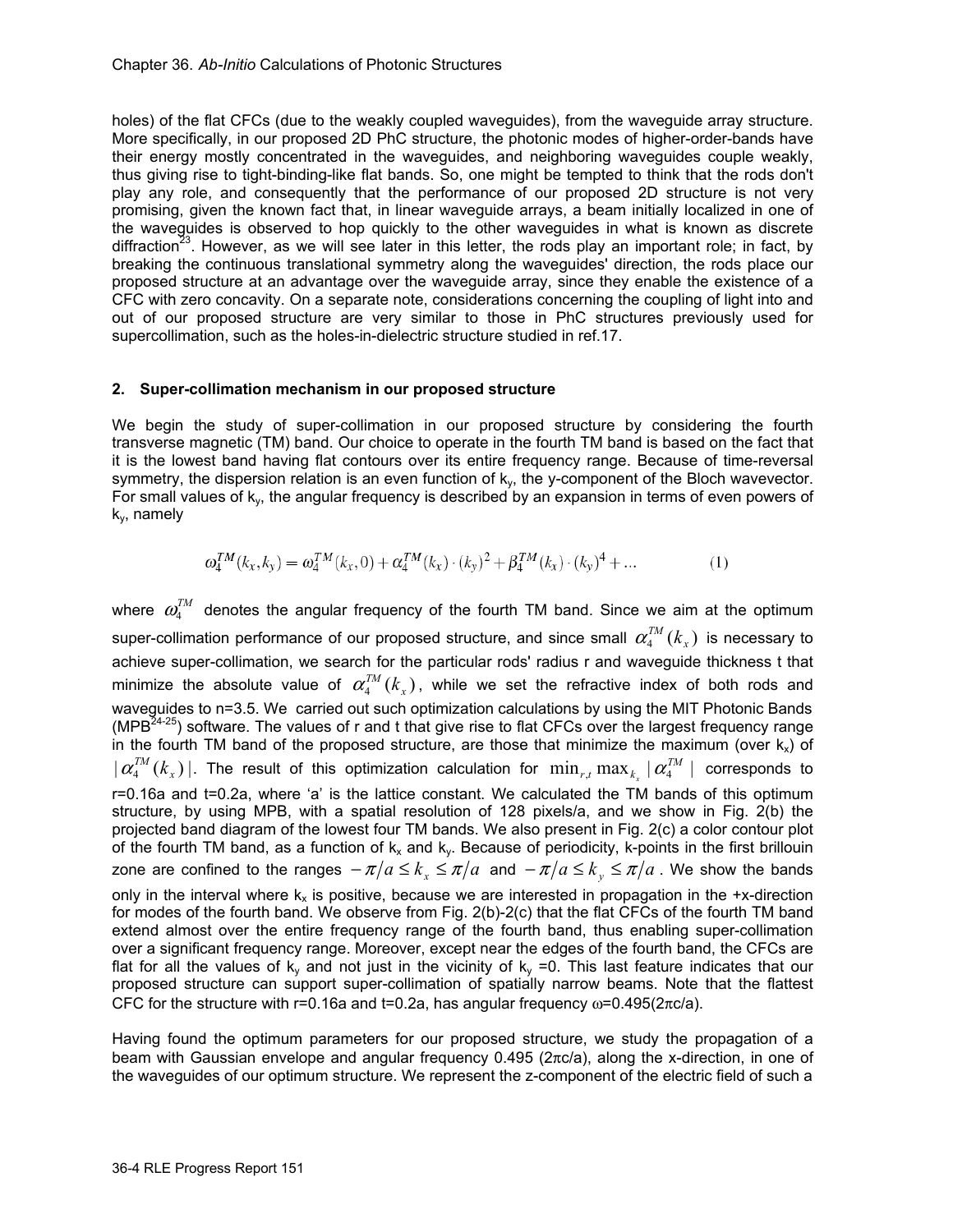$$
E_z(x, y; t) = e^{-i\omega t} \int_{\substack{k_y \text{ values on} \\ \text{CFC of freq. } \omega}} dk_y \, e^{-(k_y)^2/2(\sigma_{k_y})^2} E_{(k_x, k_y)}^{n=4}(x, y) \equiv e^{-i\omega t} A(x, y) \tag{2}
$$

beam as where  $E_{(k_x,k_y)}^{n=4}(x,y)$  is the E-field of the TM Bloch modes on the CFC with ω=0.495(2πc/a). We define the diffraction length  $L_{diff}$  as the distance in the x-direction that the beam propagates before the full-width at half-maximum (FWHM) of  $|A(x,y)|^2$  spreads by a factor of  $\sqrt{2}$  from its initial value at x=0. For  $\sigma_{k_v}$  =0.12(2 $\pi$ /a), the beam is localized mostly in 3 waveguides only, as shown in Fig. 3(a),



**Fig.2:** Proposed 2D PhC structure (a) Schematic of the refractive index: the rods, of radius r, and waveguides, of thickness t, (shown in green) both have n=3.5, and are surrounded by air (n=1). The rods form a square lattice, with lattice constant a, and the waveguides are halfway (on the y-axis) between the rods. (b) Projected band diagram of lowest four TM bands for r=0.16a and t=0.2a. (c) Color contour plot of the frequency of the fourth TM band.

and the diffraction length is  $L_{diff}$ =500a. To obtain an estimate of the operational frequency width over which the CFCs are flat enough to support super-collimation, we define the frequency bandwidth  $B_{k}$ at a particular k<sub>x</sub> by the expression  $B_{k_x} = \max_{k_x} [\omega_4(k_x, k_y)] - \min_{k_x} [\omega_4(k_x, k_y)]$ . A small value of  $B_{k_x}$  for a certain  $k_x$  means that the  $\omega_4$ 's for all values of  $k_y$  (for the particular  $k_x$  in question) are of a similar value;  $B_k$  is hence a measure of the "band flatness" at a given  $k_x$  value. The  $k_x$ -value that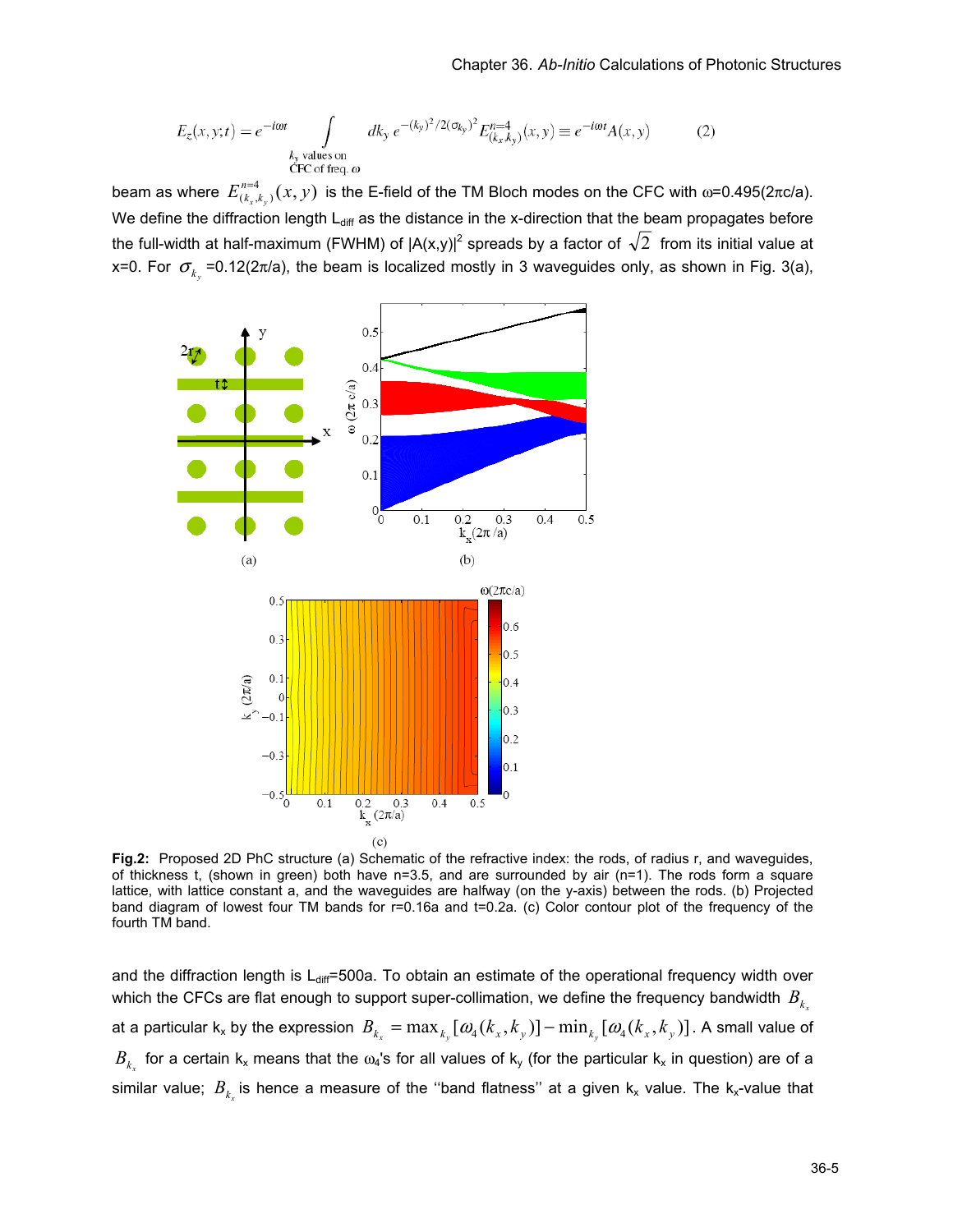minimizes  $| \alpha_4^{TM}(k_x) |$  is 0.25(2π/a), and the frequency bandwidth there is  $B_{k_x}$ =0.0008(2πc/a); the CFC associated with the minimum of  $\lfloor\alpha_4^{^{TM}}\rfloor$  has ω=0.495(2πc/a). Next, we ask over which frequency range does  $B_k$  not change appreciably, to obtain a measure of the frequency range over which our structure supports super-collimation.  $B_{k_x}$  remains below 0.0008  $\sqrt{2}$  (2πc/a) in a frequency range from  $0.493(2\pi c/a)$  to  $0.558(2\pi c/a)$ . Hence, the relative frequency range over which our optimum structure supports super-collimation is (0.558-0.493)/0.495=0.13, or 13%.

### **3. Super-collimation mechanism in other structures**

#### **3.1. Holes-in-dielectric structure**

Having explored super-collimation in our structure proposed in Fig. 2(a), we now study supercollimation in the two other previously-mentioned structures. We first start with the 2D holes-indielectric structure shown in Fig. 1(a) and take the refractive index of the dielectric to be n=3.5. Supercollimation was demonstrated in this structure<sup>17</sup>, for a beam propagating along the x'-direction (diagonal), at the frequency of the flattest CFC of the first TE band. Because of the structure's mirror symmetry with respect to the plane y'=0, we expand the angular frequency close to the supercollimation frequency in even powers of  $k_v$ 

$$
\omega_1^{TE}(k_{x'}, k_{y'}) = \omega_1^{TE}(k_{x'}, 0) + \alpha_1^{TE}(k_{x'}) \cdot (k_{y'})^2 + \beta_1^{TE}(k_{x'}) \cdot (k_{y'})^4 + \dots
$$
\n(3)

Since the frequency range in which we have super-collimation is known to be small in this structure, we consider maximizing the propagation length at the super-collimation frequency, instead of maximizing the frequency bandwidth around it (as we did for the structure proposed in Fig. 2). In order for this structure to support super-collimation over the longest propagation length, the holes'radius r' needs to be chosen such that  $\varpi^{TE}_1(k_{x'},k_{y'})$  depends very little on  $\sf k_{y'}$ . It is known from ref. 17 that there always exists a value of  $k_x$  at which  $\alpha_1^{TE}$  is zero since it changes sign from negative to positive. We denote this value by  $k_{x'}^o$ , so that we have  $\alpha(k_{x'}^o)$ =0. Therefore, to minimize the dependence of  $ω_1^{TE}(k_x, k_y)$  on k<sub>y'</sub>, we searched for the radius r' that minimizes  $|β(k_x^o)|$ , and found that r'=0.421a' where a' is the lattice constant of the holes' structure, along the x- and y- directions. A color contour plot of the first TE band for this optimum hole radius was obtained by using MPB, and is shown in Fig. 1(b). Because of periodicity, k-points in the first brillouin zone are confined to the ranges  $-\pi/a' \leq k_x \leq \pi/a'$  and  $-\pi/a' \leq k_y \leq \pi/a'$ . We show the bands only in the interval where k<sub>x</sub> and  $k<sub>v</sub>$  are positive, because we are interested in propagation in the +x'-direction for modes of the first TE band. The minimum frequency bandwidth occurs at the value of  $k_x$  corresponding to ω(k<sub>x</sub>,k<sub>y</sub>=0)=0.1966(2πc/a'), and has a value of B<sub>min</sub>=0.0034(2πc/a'). It spreads by a factor of  $\sqrt{2}$  at  $k_x$ -values with maximum frequencies equal to 0.1945( $2πc/a$ ) and 0.2004( $2πc/a$ ). Hence, the relative frequency range over which the optimum 2D holes structure supports super-collimation is 0.03 (or 3%), which is smaller than that of our proposed structure by a factor of 4.3. The minimum value (over  $k_{x'}^o$ ) of  $|\beta_1^{TE}(k_{x'}^0)|$  for the optimum 2D holes structure having r'=0.421a', occurs at  $k_{x'}^o$  =0.457(2π/a'), where we have  $\omega_1^{TE}(k_{x'}^o,k_{y'}=0)$  =0.2124(2πc/a'). Thus, we calculate the diffraction length of a beam with gaussian envelope and angular frequency 0.2124(2πc/a') propagating along the x' direction in the optimum 2D holes-in-dielectric structure. If we set the physical frequency of this beam to be the same as that for the optimum structure in Fig. 2, then the lattice constant a' in the holes' structure is related to that in Fig. 2 by a'=(0.2124/0.495)a. In this case, sending a beam of the same physical width as before corresponds to using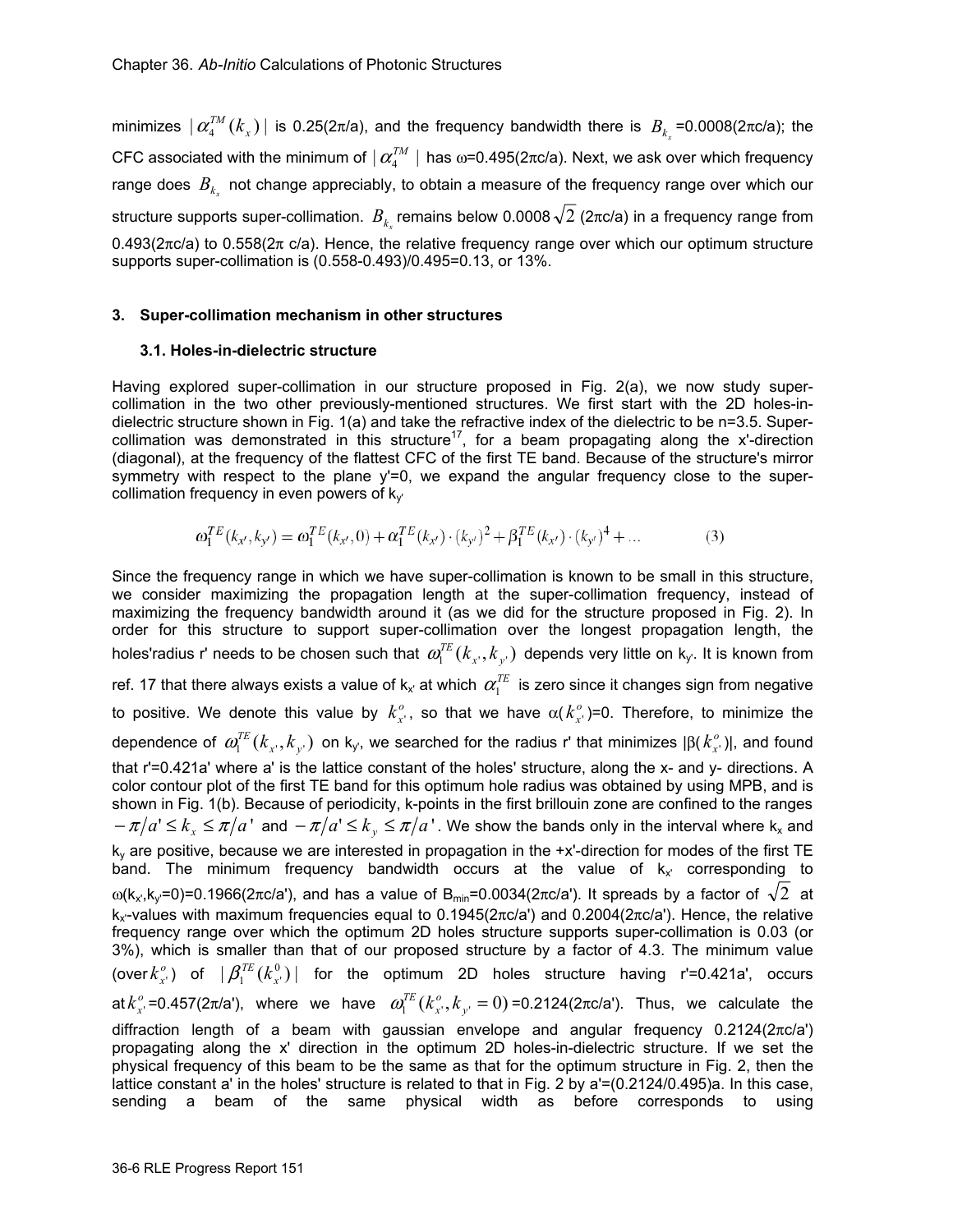$\sigma_{k}$  =0.12× (0.2124/0.495)(2 $\pi$ /a'), and yields a diffraction length of 707a'=303.4a. So the collimation

length in this optimum 2D holes-in-dielectric structure is shorter than that in our proposed structure by a factor of 1.65, when we use beams of the same physical frequency and same physical width. We show in Fig. 3(b) how such a beam spreads after it propagates, along the diagonal of the optimum 2D holes structure, a physical distance equal to the collimation length (500a) of our proposed structure.



**Fig. 3:** Intensity profile of the propagating beam (of angular frequency 0.495(2πc/a), and physical width corresponding to  $\sigma_{_{k_r}}$ =0.12(2π/a)) as a function of y(a), at x=0 (in blue) and at x=500a (in red), in (a) Our

proposed PhC structure shown in Fig. 2, (b) The 2D holes structure shown in Fig. 1(a), but with lattice constant a'=(0.2124/0.495)a, where a is the lattice constant in our proposed structure and in the waveguide array structures, (c) The waveguide array structure with t=0.2a. Note that the spikes in (a) and (c) correspond to the positions of the ''waveguide'' strips.

#### **3.2 Waveguide arrays**

Now we explore how the super-collimation mechanism in our proposed structure compares to that in the waveguide array structure, shown in Fig. 1(c). Again, we set the refractive index of the waveguides to n=3.5, and we consider the first TM band. The reason for which we deal with the first TM band in this case, is that the physical k-point of interest (with angular frequency  $\sim 0.495(2\pi c/a)$ ) now lies in the first TM band. We first study the waveguide array structure having waveguide thickness t=0.2a. This structure is the same as our proposed structure, but with the rods removed. In Fig.1(d), we show a projected band diagram of the first TM band, and in Fig. 1(e) we show a color contour plot of the first TM band. We note from these last two figures that the CFCs get flatter as the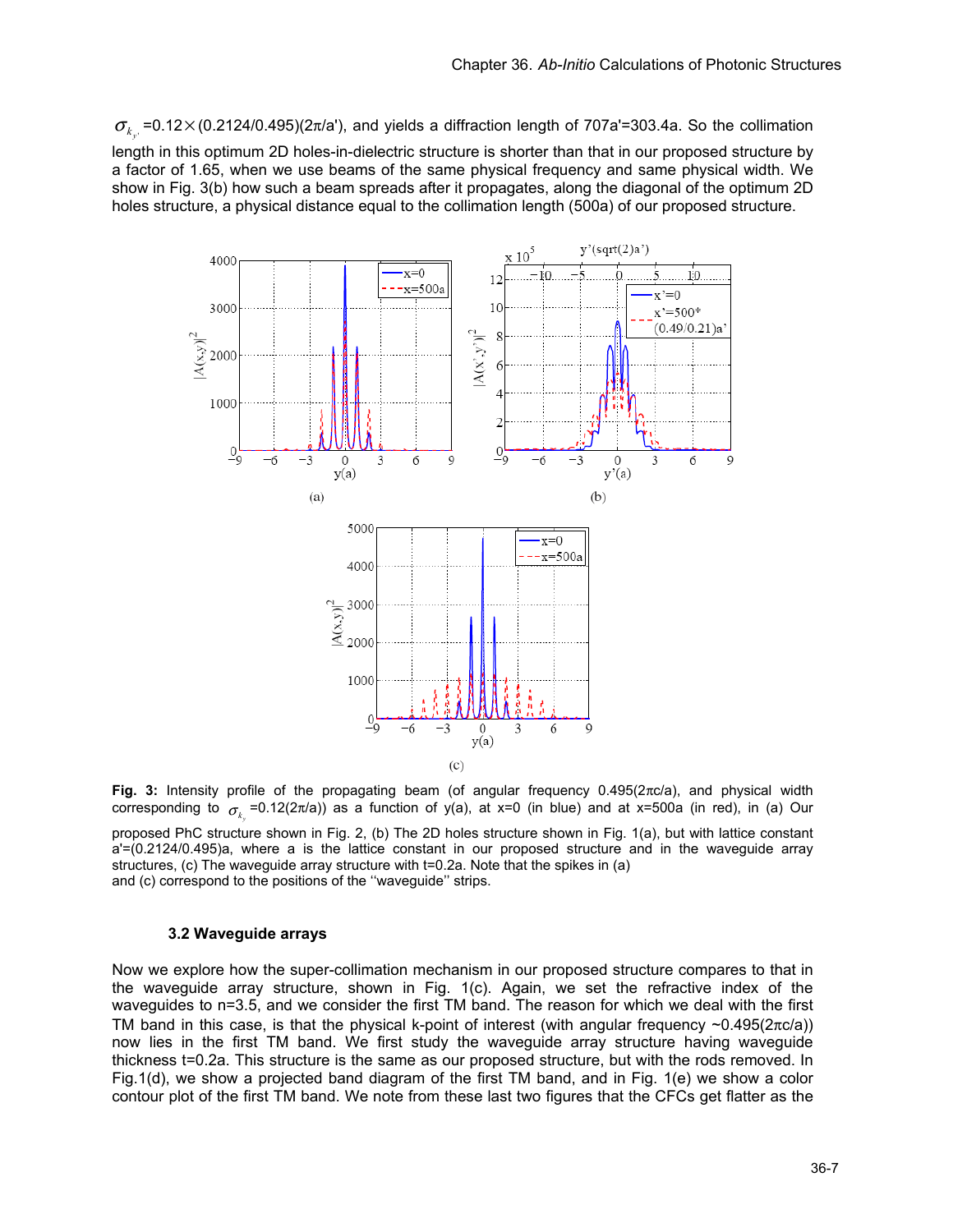frequency increases (i.e. as  $k_x$  increases). This is a consequence of the fact that, as the frequency is increased, the modes tend to be more concentrated into the waveguides, and hence the overlaps between neighboring waveguides modes become weaker and result in narrower frequency bandwidths  $B_k$ . Note that because of the continuous translational symmetry along x, the value of  $k_x$ 

ranges from 0 to  $\infty$ , whereas the values of k<sub>y</sub> range only between -0.5 (2π/a) and 0.5(2π/a) due to the discrete translational symmetry in the y-direction. In Figs 1(d) and 1(e), we show only k-points with values of  $k_x$  ranging between 0 and 2(2 $\pi$ /a), because modes with the frequency of interest  $(f=0.495(c/a))$  fall inside this interval; (they have k<sub>x</sub>~1.25(2 $\pi$ /a)). Sending a beam of the same physical angular frequency 0.495(2πc/a) and same physical width  $\sigma_k$  =0.12(2π/a) as in the structure of Fig. 2,

we get a collimation length of 160a, which is shorter than that of our proposed structure by a factor of 3.125. In Fig. 3(c), we show how significantly this beam spreads after it has propagated a distance of 500a, i.e. after it has propagated by a distance equal to the collimation length in Fig. 2.

One might argue that the sole role that the rods were playing in our structure was to merely increase the effective index of refraction, and therefore to push the flat CFCs to lower frequencies. To show that this is not the case, we considered a waveguide array structure having the same effective index as our proposed structure in Fig. 2, namely we chose the waveguide thickness to be t'=  $t + \pi r^2 =$ [0.2+ $\pi$ (0.16)<sup>2</sup>]a = 0.28a. We then launched a beam of the same physical frequency 0.495(2πc/a) and the same physical width as before, and we obtained a collimation length of 275a, which is shorter than the collimation length of Fig. 2, by a factor of 1.8. So the rods play a more important role in our proposed structure than just increasing the effective index. In fact, the rods break the continuous translational symmetry along the waveguide direction, and as in the holes-in-dielectric structure<sup>17</sup>, the discrete translational symmetry along x results in a change of sign of the concavity somewhere in the interior of the flat band. Due to this change in the sign of the concavity, there exists a value of  $k_x$ where the concavity is zero and the associated CFC is superflat. However, in the waveguide array case, the concavity never changes sign because of the continuous translational symmetry along x. And therefore, the leading deviation of  $\omega(k_x, k_y)$  from  $\omega(k_x, 0)$ , in the waveguide array case is expected to be larger than that in our proposed structure. This accounts for the longer collimation length in our proposed structure, for beams of the same physical frequency and same physical width.

# **4. Conclusion**

In conclusion, we proposed a PhC structure that exhibits long-scale super-collimation over a large frequency range. We compared the super-collimation phenomenon exhibited by our proposed structure to that in two other often used related structures. We have shown that our structure supports super collimation over longer propagation lengths than waveguide arrays and 2D holes-indielectric PhCs, due to the different translational symmetries involved in each structure type. Moreover, the operational frequency range over which our structure exhibits super-collimation is 4 times larger than in the 2D holes case. These two features make our proposed structure of importance in the design of super-collimation-based devices. In particular, the large operational frequency range of our proposed structure suggests the possibility of achieving super-collimation of polychromatic beams. In addition to super-collimation, our proposed structure exhibits negative refraction<sup>8</sup>, since the group velocities of modes in the second and third TM bands, point opposite to the phase velocities. Moreover, beam steering<sup>26</sup> is possible in our structure as well, due to the sharp corners in the CFCs of the second and third bands. Finally, we note that our structure could be used for directional thermal emission<sup>12</sup>, because the group velocities of most of the modes in its fourth TM band point in the same direction. We leave detailed investigations of these possibilities as future work.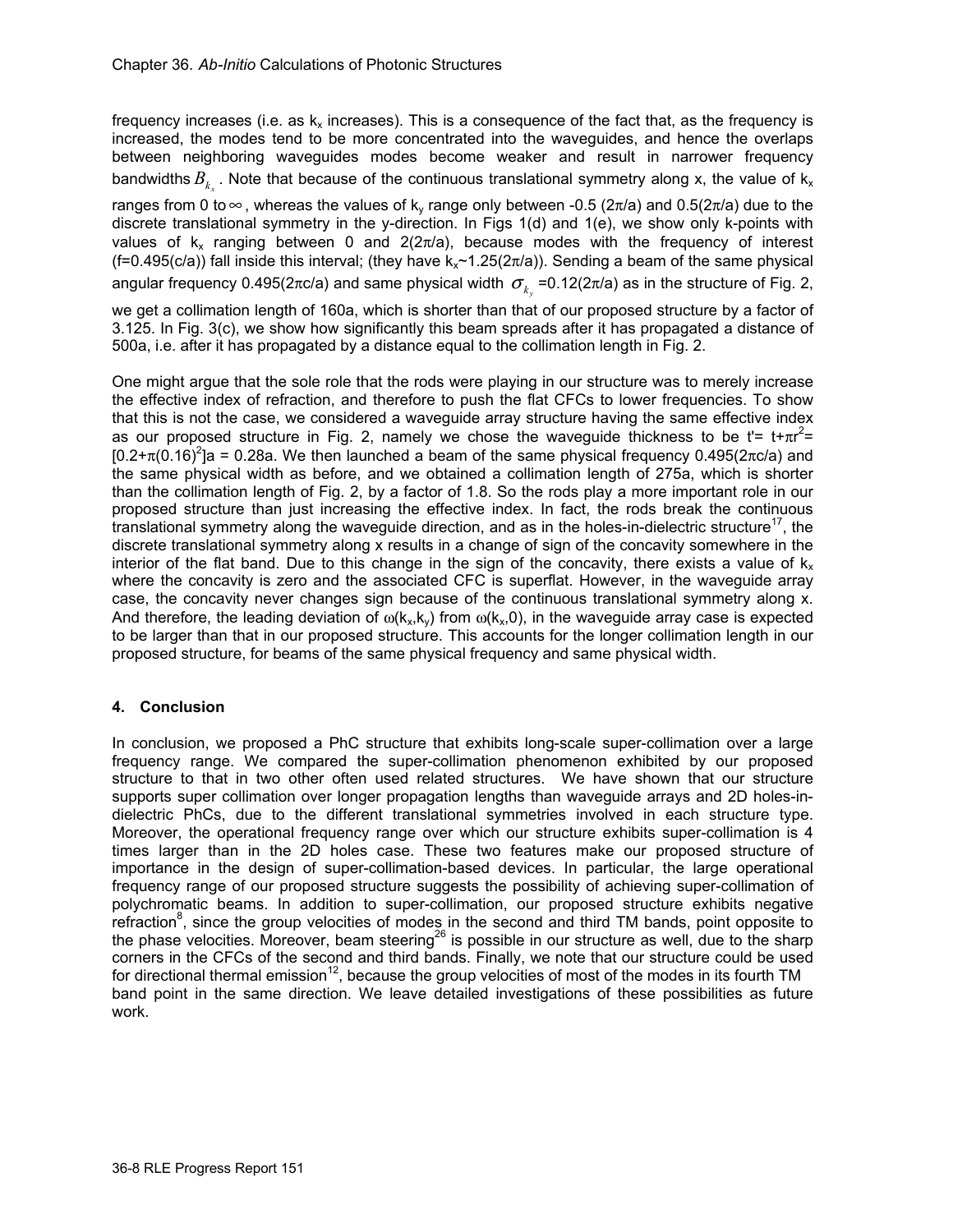# **Acknowledgements**

We acknowledge helpful discussions with Dr. Peter Bermel, Andre Kurs, and Ardavan Farjadpour. This work was supported in part by the Materials Research Science and Engineering Center Program of the National Science Foundation under award DMR 0819762, the Army Research Office through the Institute for Soldier Nanotechnologies contract W911NF-07-D-0004, the U.S. Department of Energy under award number DE-FG02-99ER45778. We also acknowledge support of the Buchsbaum award.

# **References**

- 1. John D. Joannopoulos, Steven G. Johnson, Joshua N. Winn, and Robert D. Meade, *Photonic Crystals: Molding the Flow of Light*, second edition (Princeton University Press, 2008).
- 2. J. N. Winn, Y. Fink, S. Fan, and J. D. Joannopoulos, Opt. Lett. 23, 1573-1575 (1998).
- 3. P. St. J. Russella, S. Tredwella and P. J. Roberts, Opt. Commun. 160, 66-71 (1999).
- 4. D.N. Chigrin, A.V. Lavrinenko, D.A. Yarotsky and S.V. Gaponenko, Appl. Phy. A: Materials Science & Processing 68, 25-28 (1999).
- 5. R. D. Meade, A. Devenyi, J. D. Joannopoulos, O. L. Alerhand, D. A. Smith, and K. Kash, J. Appl. Phys. 75, 4753-4755 (1994).
- 6. S. Fan, P. R. Villeneuve, J. D. Joannopoulos, and E. F. Schubert, Phys. Rev. Lett. 78, 3294-3297 (1997).
- 7. Eli Yablonovitch, Phys. Rev. Lett. 58, 2059-2062 (1987).
- 8. C. Luo, S. G. Johnson, and J. D. Joannopoulos, Appl. Phys. Lett. 81, 2352-2354 (2002).
- 9. Hideo Kosaka, Takayuki Kawashima, Akihisa Tomita, Masaya Notomi, Toshiaki Tamamura, Takashi Sato, and Shojiro Kawakami, Phys. Rev. B 58, R10096-R10099 (1998).
- 10. M. Soljačić and J. D. Joannopoulos, Nature Mater. 3, 211-219 (2004).
- 11. M. Soljačić, E. Lidorikis, J. D. Joannopoulos, and L. V. Hau, Appl. Phys. Lett. 86, 171101 (2005).
- 12. D. L. C. Chan and M. Solja\u{c}i\'{c}, and J. D. Joannopoulos, Opt. Express14, 8785 (2006).
- 13. Hideo Kosaka, Takayuki Kawashima, Akihisa Tomita, Masaya Notomi, Toshiaki Tamamura, Takashi Sato, and Shojiro Kawakami, Appl. Phys. Lett. 74, 1212-1214 (1999).
- 14. Lijun Wu, Michael Mazilu, and Thomas F. Krauss, J. Lightwave Technol. 21, 561-566 (2003).
- 15. Dennis W. Prather, Shouyuan Shi, David M. Pustai, Caihua Chen, Sriram Venkataraman, Ahmed Sharkawy, Garrett J. Schneider, and Janusz Murakowski, Opt. Express 29, 50-52 (2004).
- 16. Jonghwa Shin and Shanhui Fan, Opt. Lett. 30, 2397-2399 (2005).
- 17. Peter T. Rakich, Marcus S Dahlem, Sheila Tandon, Mihai Ibanescu, Marin Soljačić, Gale S. Petrich, John D. Joannopoulos, Leslie A. Kolodziejski and Erich P. Ippen, Nature Mater. 5, 93-96 (2006).
- 18. Ta-Ming Shih, Andre Kurs, Marcus Dahlem, Gale Petrich, Marin Soljačić, Erich Ippen, Leslie Kolodziejski, Katherine Hall, and Morris Kesler, Appl. Phys. Lett. 93, 131111 (2008).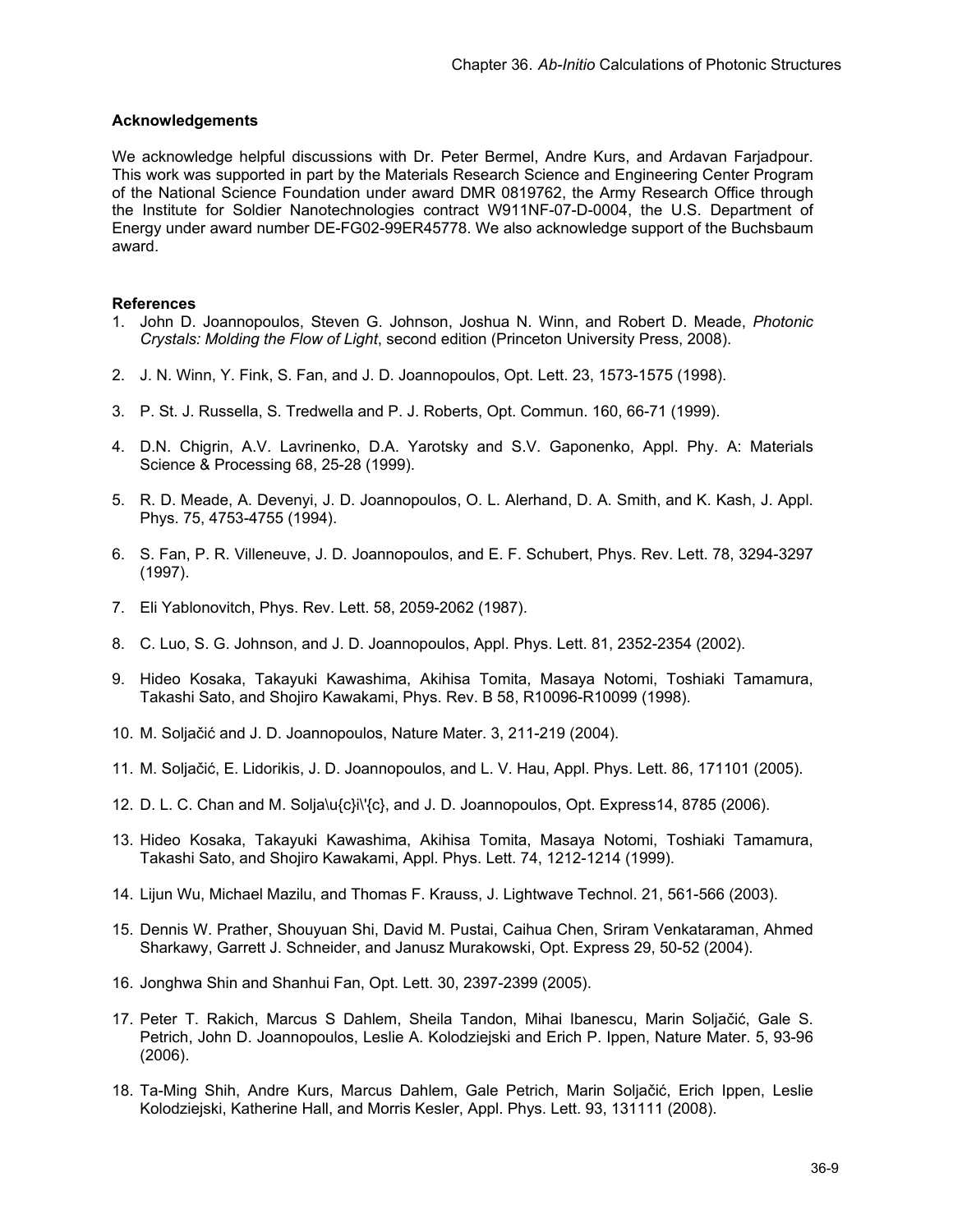- 19. Dmitry Chigrin, Stefan Enoch, Clivia Sotomayor Torres, and Gérard Tayeb, Opt. Express 11, 1203-1211 (2003).
- 20. Ashcroft & Mermin, *Solid State Physics* (Saunders College, 1976).
- 21. M. L. Povinelli, Steven G. Johnson, Shanhui Fan, and J. D. Joannopoulos, Phys. Rev. B 64, 075313 (2001).
- 22. As explained in ref. 21, one could embed a slab of our proposed 2D PhC into a 3D PhC having a complete photonic bandgap, and design things in such a way that the extended frequency range supporting supercollimation falls inside the complete bandgap of the 3D PhC. This would prevent radiation losses from the `slab version' of our proposed 2D PhC structure.
- 23. Demetrios N. Christodoulides, Falk Lederer & Yaron Silberberg, Nature 424, 817 (2003).
- 24. Steven G. Johnson and J. D. Joannopoulos, Opt. Express 8, 173-190 (2001).
- 25. T. Rowan, Ph.D. thesis, Department of Computer Science, University of Texas at Austin, (1990).
- 26. C. Luo, M. Soljačić, and J. D. Joannopoulos, Opt. Lett., 29, 745–747 (2004).

## **Publications**

# **Journal Articles Published**

Peter T. Rakich, Yoel Fink, and Marin Soljačić. "Efficient mid-IR spectral generation via spontaneous fifth-order cascaded-Raman amplification in silica fibers" Optics Letters, Vol.33, p.1690, (2008).

Zhiyong Xu, Bjorn Maes, Xunya Jiang, John D. Joannopoulos, Lluis Torner, and Marin Soljačić. "Nonlinear photonic crystals near the supercollimation point" Optics Letters, Vol.33, p.1762, (2008).

Rafif Hamam, Mihai Ibanescu, Evan J. Reed, Peter Bermel, Steven G. Johnson, Erich Ippen, John D. Joannopoulos, and Marin Soljačić. "Purcell effect in nonlinear photonic structures: A coupled mode theory analysis" Optics Express Vol.16, p.12523, (2008).

Y. D. Chong, Xiao-Gang Wen, and Marin Soljačić. "Effective theory of quadratic degeneracies" Phys. Rev. B Vol.77, 235125, (2008).

Ta-Ming Shih, Andre Kurs, Marcus Dahlem, Gale Petrich, Marin Soljačić, Erich Ippen, Leslie Kolodziejski, Katherine Hall, and Morris Kesler. "Supercollimation in photonic crystals composed of silicon rods" Appl. Phys. Lett. Vol.93, 131111, (2008). Also appeared as an Invited Paper in Virtual Journal of Nanoscale Science & Technology 20th October 2008.

A. W. Rodriguez, J. D. Joannopoulos, and S. G. Johnson, "Repulsive and attractive Casimir forces in a glide-symmetric geometry" Physical Review A, vol. 77, 062107, (2008).

D. S. Deng, N. D. Orf, A. F. Abouraddy, A. M. Stolyarov, J. D. Joannopoulos, H. A. Stone, and Y. Fink, "In-fiber semiconductor filament arrays" Nano Letters, vol. 8, 4265, (2008).

A. W. Rodriguez, J. N. Munday, J. D. Joannopoulos, F. Capasso, D. A. R. Dalvit, and S. G. Johnson, "Stable suspension and dispersion-induced transitions from repulsive Casimir forces between fluidseparated eccentric cylinders" Physical Review Letters, vol. 101, 190404, (2008).